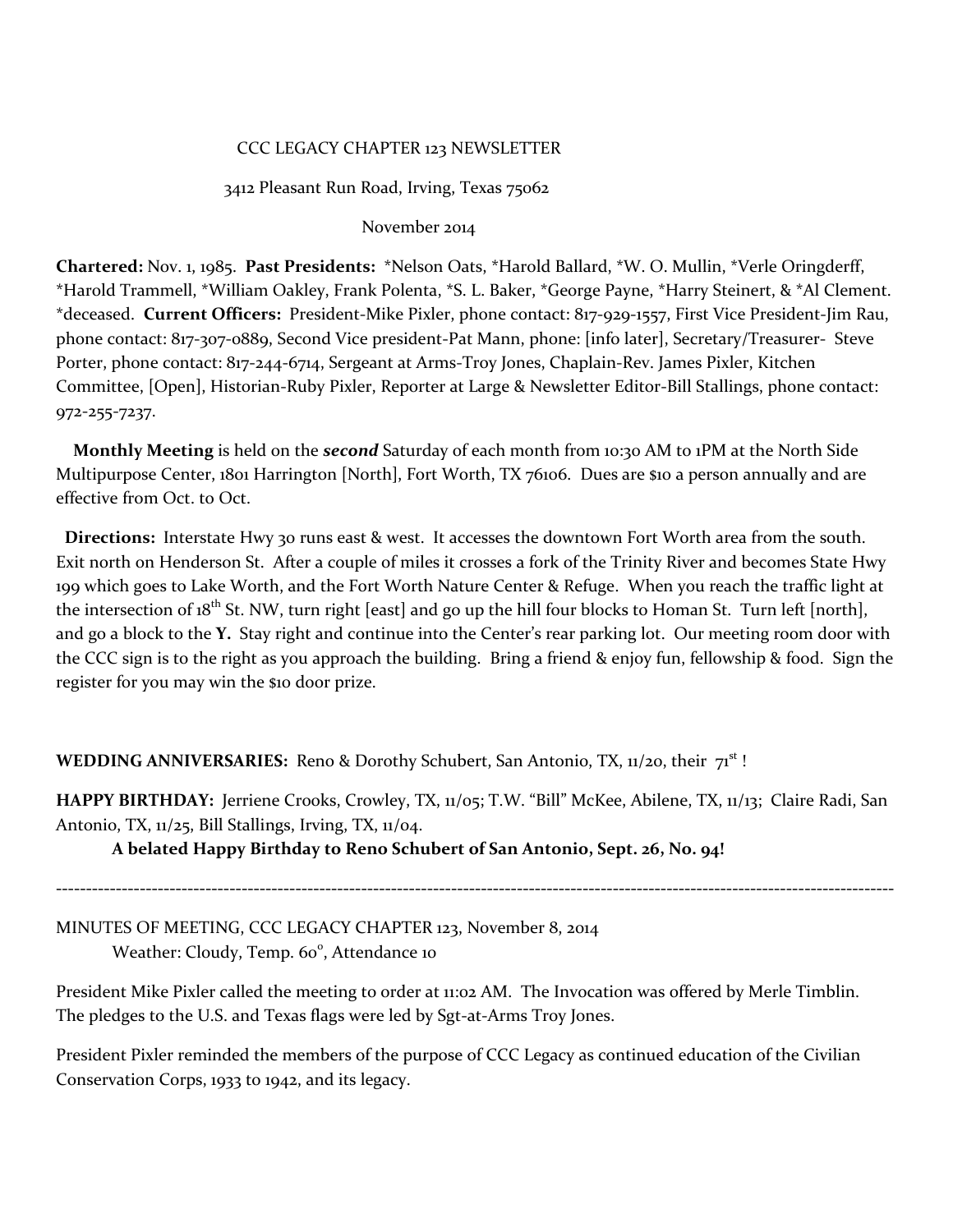Members all indicated they had received the October 2014 newsletter which included the minutes of the October meeting. A motion to accept the minutes as printed in the newsletter was made by Troy Jones and 2<sup>nd</sup> by Tony Rodriguez. All in favor, motion passed.

The financial report was made available to members present by Steve Porter, Sec/Treasurer. After review, a motion to accfept the financial report was made by Mike Pixler,  $2<sup>nd</sup>$  by Jim Rau. All in favor, motion passed.

Members with birthdays in November were Bill Stallings, Jerriene Crooks, Bill McKee, and Claire Radi. Reno and Dorothy Schubert of San Antonio celebrate their 71st wedding anniversary on November 20.

First Vice President Jim Rau discussed the CCC Camp 1816 Memorial Monument project and slides were shown of the proposed location and a mock up of the memorial. Goal for completion of the monument is March, 2015. Concerns about the Chapter's responsibility for maintenance and liability insurance of the monument area led to a motion by Merle Timblin that the Chapter will purchase liability insurance for the construction phase of the project. Tony Rodriguez  $2^{nd}$  the motion, all in favor, motion passed. Included in the discussion was the ownership of the completed monument and maintenance of the area around it. Among possibilities would be to gift the monument to the City of Fort Worth.

Members are reminded that Chapter membership dues renewals are due now. Please remit to the Sec/Treasurer at 3505 Socorro Rd., Fort Worth, TX 76116.

The can was passed for donations. The door prize drawing for \$10 went to Jim Rau who returned it to the Chapter to use for dues for members as needed.

The blessing was offered by Mike Pixler, Jr. A motion to adjourn was made by Tony Rodriguez and 2<sup>nd</sup> by Merle Timblin. The meeting adjourned at 11:58 AM. The tasty potluck meal was enjoyed by all.

Respectfully submitted by Steve Porter, Sec/Treasurer

## **A LARGE SERVING OF CROW**

Your editor has had to eat a large serving of crow lately. Mr. Reno Schubert, CCC Boy, of San Antonio was left off the Birthday List for September [His was Sept. 26], and Trey Cross III of Burleson, TX, was left out of the October article on the Monster Bash. Trey did yeoman service in helping the kids build their part of the rock walls. Our humble apologies to both.

========================================================================================

## **CHAPTER ETERNAL**

We sadly learned recently of the passing of our good friend and member James Green of Arley, Alabama, formerly of Fort Worth. James C. Green was born Jan. 2, 1924, in Somerville, Ala., and died on Nov. 16, 2014, at age 90. Until a few years ago, James was very active in our chapter being the Calling Chairman, which he thoroughly enjoyed doing because he was a real people person. After his wife died, some of his kinfolk encouraged him to move back to his original home in Alabama, and he felt it was the right thing to do. Even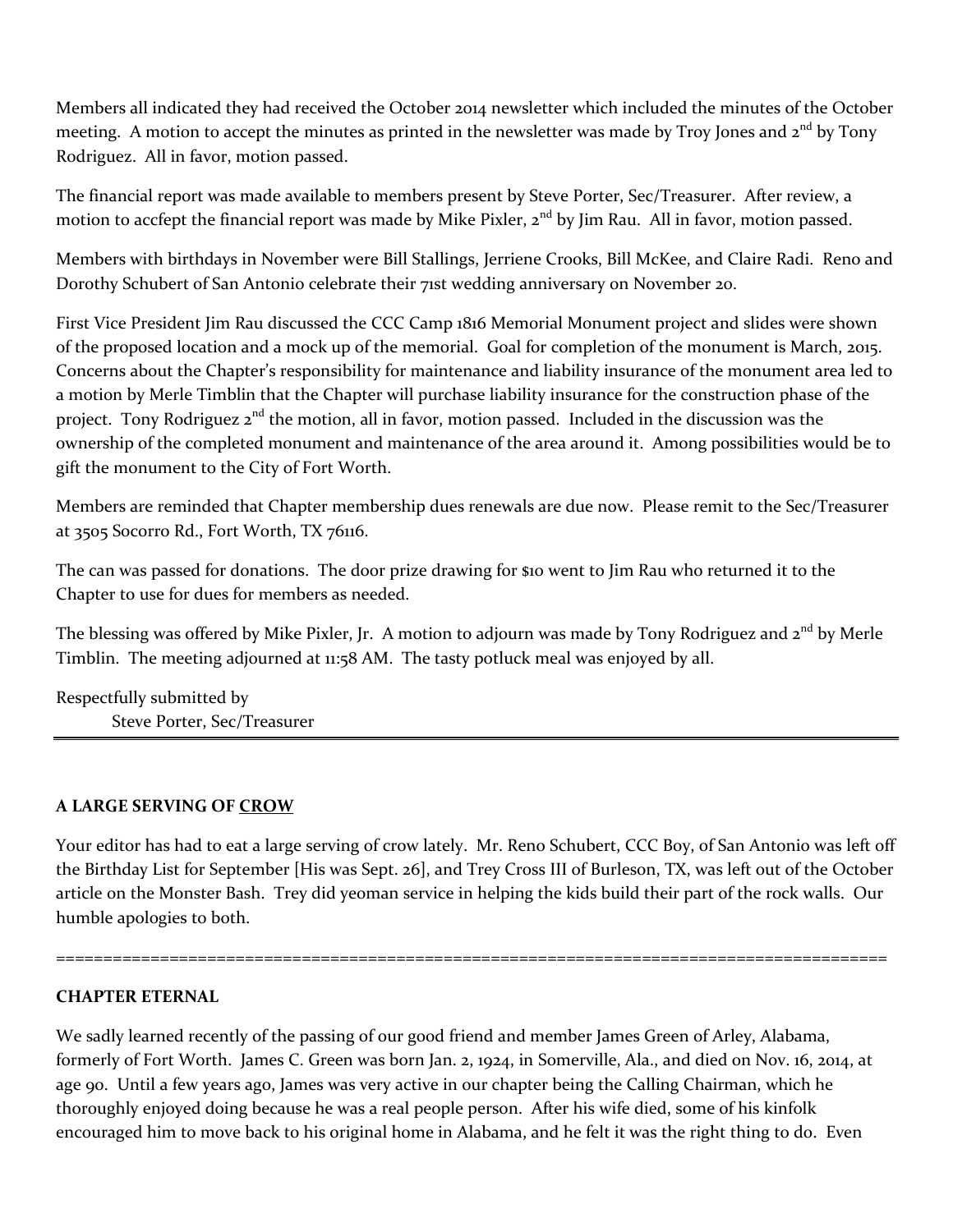though it had been 40-50 years, he was recognized when he went to church or the barber shop or the grocery store, it was if he had just been away for a few weeks. He said he instantly felt right at home.

James signed on with the CCC in the '30s and was sent to the neighboring state of Mississippi to help build a state park. He was proud of his work there, and years later when he returned to the park for a visit, he was very glad to see that the park and its structures were being well cared for and was being enjoyed by many visitors. When the work for that park was finished, the CCC sent James clear across the country to the coast of Oregon. He as well enjoyed the complete change of scenery there until his CCC time was up. As World War II progressed, James tried to enlist, but had trouble passing the physical until the war was nearly over when he was accepted in the U.S. Army Air Force. He was assigned to aircraft mechanics school and fortunately was one of the first jet engine mechanics to be trained. Soon after the war was over, James was sent to Okinawa to a fighter plane base, at the time they were flying the P-47 piston engine fighter, but soon transitioned to the new Lockheed P-80 jets. It was during this time that the Army Air Force became the U.S. Air Force, as a separate service. James was always curious, and so enjoyed learning about Okinawa and its culture and visiting with the people there. When his enlistment was up, he returned home, and again his curiosity took him to a U.S. Navy recruiting office. He wanted to see how the Navy operated. The recruiter took one look at his service and training record and offered him an assignment James could not pass up. He could join the Navy at his same rating and pay grade and be sent to Corpus Christi, Texas, to join the recently established "Blue Angels" aerobatic team as a jet mechanic. As usual he fit right in and thoroughly enjoyed his service with them; numbering several of the pilots as close friends. When that enlistment was up, James was still a curious guy, so he re-upped in the Navy so he could be stationed on an aircraft carrier and experience life as a blue-water sailor. He was assigned to a squadron flying one of the Navy's hot new fighters, the Cutlass, on a carrier operating in the Pacific off the coast of Japan. Later the squadron was moved to a U.S. Naval Air Station on Japan where he worked closely with a Marine fighter squadron on the same base. As the '60s rolled around, James was back in the U.S. Air Force, and with the advent of the Viet Nam War, he found himself in Thailand on a U.S. base there working on B-52 bomber jet engines. When he retired from the Air Force, James was at Carswell AFB, and made Fort Worth his home. James' wife Kathleen passed away a few years ago, as well as a son, John. He is survived by Daughter, Rebecca Hensley and son James R. Green, a sister, Jackie Blackwelder, grandchildren and great-grandchildren.

## **A PLEA TO OUR MEMBERS**

It's already past time for Chapter 123 renewals, but many members have yet to renew. Our dues are still only \$10 for the whole year, but if you are a CCC "Boy," you are automatically a life time member. {WE GLADLY ACCEPT DONATIONS THOUGH!....but only if you are able.} All others, whether related or not, please renew because this is our only source of steady operating income and stamps keep going up. {If you are curious, about 1/3 of our members receive the newsletter by email; the rest receive theirs via U.S. mail.} Thanks. **OUR NEW LAKE WORTH CCC LEGACY PROJECT**

Recently momentum has been building to create a memorial monument to the work of the CCC Boys of Company 1816 at Lake Worth, specifically at the site of their original camp. Our recent new member, Bob Crow with others, have been pushing to make this happen. And it is not just talk. Serious monies have already been collected to start the ball rolling. A committee composed of Bob Crow, John DeGroat [a lakeside resident and historian], Wes Culwell [member and author of the beautiful book on Lake Worth, "The Trees of Our Lake"],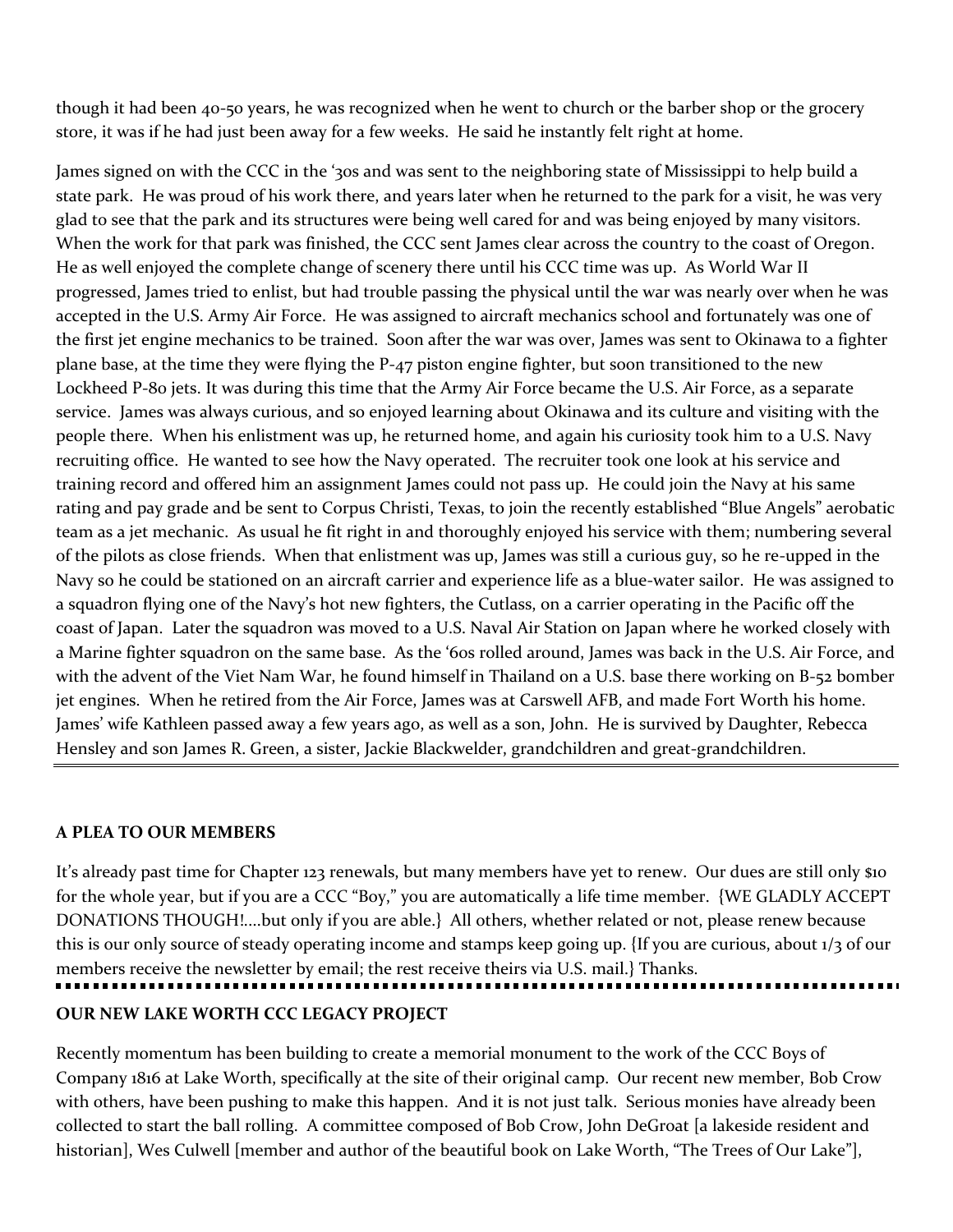President Mike Pixler, and  $i<sup>st</sup> V.P.$  Jim Rau has been formed to further the monument. They have been in discussion with the City of Fort Worth on the placement of it at the camp site. Jim Rau has built a scale mockup of the stone monument-to-be. Residents that live near the camp site are actively involved in supporting the project. For tax purposes, funds for it are being collected by our CCC Legacy National Organization, so if you want to donate to the fund, make to: "CCC Legacy" and in the memo area write: "Memorial Project." Address: CCC Legacy, P.O. Box 341, Edinberg, VA 22824.

**ALSO REGARDING THE ABOVE MENTIONED WES CULWELL……………**Wes has told us he is starting a new book project with its subject to be the history of CCC Camp 1816 at Lake Worth. He is looking for pictures and other source material on the camp and surrounding areas of the lake. If you have any items of such you can send them to us care/of Mike Pixler or Jim Rau, and they will see it gets to Wes.

# **WE CONTINUE WITH OUR STORY OF CCC BOY ALBERT SCOTT OF TYLER, TEXAS**

When we left Albert, he had just returned from his CCC enlistment in Oregon to his home in Alabama to await word from his draft board while doing odd jobs. In January, 1943, he joined the U.S. Army at Millport, Alabama, which is between Birmingham, Ala. and Columbia, Miss. He was sent to Camp Edwards on Cape Cod in Massachusetts for 6 months of basic training. Then it was back to hot weather again in Alabama and to Tennessee for Army maneuvers. From here he went to Camp Stewart, Georgia, for more training and soon back to the northeast to Camp Shanks, N. Y., the "jumping off" base for the European Theater. His unit boarded the old Ocean Liner S.S. Aquitania, in his words, "Loaded to the gills with troops." They were stationed in northern England until just after D-Day, when they were taken to the Port of South Hampton, where they slept in big tents. They went aboard ships here to cross the English Channel, and off-loaded onto LSTs ½ mile off the French coast. They had to jump off and wade in while still 50-100 yards off shore. They stayed in tents there on the beach until the City of Paris was liberated, and then sent directly towards the area of the Battle of the Bulge. However, only one of the units he was with was actually engaged in the fighting there. They crossed the Rhine River on pontoon bridges. After arriving in Germany, his units were disbanded and the men were scattered all over Germany to other units. With the war over, Albert was sent to Nuremburg, Germany, for a month, then on to France to one of the "Cigarette Camps" to await his return to the U.S.A. When he mustered out of the Army, he soon got married, and started looking for a job. He found they were few and far between. He took one but it only paid .50 cents/hr. He soon said that's enough of that, and volunteered to go back into the Army.

He was sent to communications school at Fort Monmouth, New Jersey. After completion, he became part of the Signal Corps and went to the Philippine Islands in the Pacific. Here he strung communication wires during daylight hours, and at night had to do guard duty to keep the communist guerrillas from stripping the wires in order to make copper bullets. He did this for two to three months, and then sent to Okinawa where he was promoted to sergeant. With this promotion to a non-com he was now able to bring his wife out to be with him. With the advent of the Korean War, Sgt. Scott was sent the other way back to Fort Monmouth. It was here he made warrant officer, and travelled with his wife to a two year stint in Alaska.

In the Army you don't sit still for long, so Albert then was sent to Sandia Base outside of Albuquerque, New Mexico to train in a unit of the nuclear weapons program, and then the Thule, Greenland base as a maintenance technician on nuclear weapons. He said the base buildings were built like outdoor refrigerators, and all water and sewage had to be hauled by truck. He could not bring his family to Thule, in fact, there was only one woman